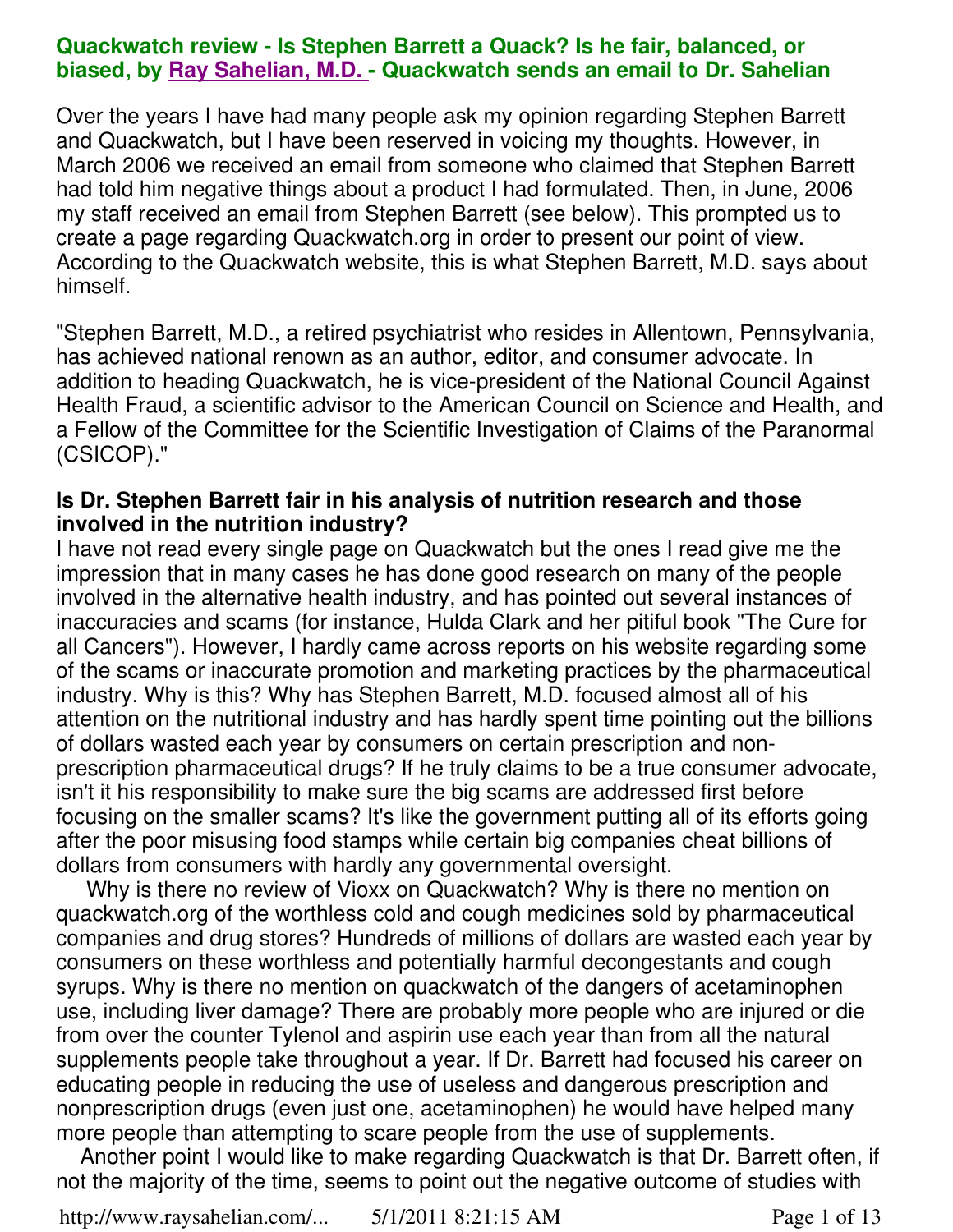supplements (you can sense his glee and relish when he points out these negative outcomes), and rarely mentions the benefits they provide. A true scientist takes a fair approach, and I don't see this in my review of the Quackwatch website. I subscribe to the Quackwatch newsletter (which often has interesting information) but there is hardly any mention of the benefits of supplements. As an example, see a paragraph from the August, 2006 Quackwatch newsletter mentioned a few paragraphs below.

 Bottom line: Overall, Dr. Barrett does some good in pointing out scams in the alternative health field, but, in my opinion, he is not fair and balanced, and he is not a true objective scientist as he claims to be. Someone who has a website specifically tailored for criticism needs to have a higher and more objective scientific standard, and Barrett fails in this regard.

 Could Stephen Barrett, M.D. post his thoughts on Quackwatch regarding these two topics:

The first is on the billions of dollars spent on worthless and dangerous Alzheimer's drugs as noted in The New York Times: "Alzheimer's Drugs Offer No Help, Study Finds" By Benedict Carey, October 12, 2006. The article begins, "The drugs most commonly used to soothe agitation and aggression in people with Alzheimer's disease are no more effective than placebos for most patients, and put them at risk of serious side effects, including confusion, sleepiness and Parkinson's disease-like symptoms."

The second is on drug company charlatanism by Robert Bazell, a medical correspondent for NBC. http://www.msnbc.msn.com/id/14348176/

Am I, Ray Sahelian, M.D., perfectly fair in my review of supplement research? I try to be, but this is a very difficult task. I cannot be fully objective and I don't believe anyone can be. It is well known in psychology that people perceive things according to how they want to see them. We all approach scientific research results with our own bias and interpretation (even actual researchers have their bias or may be influenced by vested interests). But the difference between me and Dr. Barrett is that I don't have a website that primarily focuses on bashing other people or bashing a particular and important aspect of the health industry, such as the nutritional field which holds enormous promise in health and medicine and has long been ignored, and its potential barely tapped.

 Apparently Stephen Barrett is a retired psychiatrist. Does he take any supplements himself to learn firsthand how they work? Does he treat patients with nutritional supplements in order to get an insight how these herbs and nutrients influence the body? Anyone who comments about supplements and has not taken them, or has not had feedback for several years from hundreds or thousands of patients, does not have a full understanding of how they work or what benefit or side effects they have. Their opinion cannot be fully relied on, no matter how many articles they have read regarding the effect of these supplements on rodents or in vitro lab studies.

#### **Quackwatch sends a query to Dr. Sahelian**

In June, 2006, my staff informed me that we received an email from Quackwatch. These were the exact words in the email: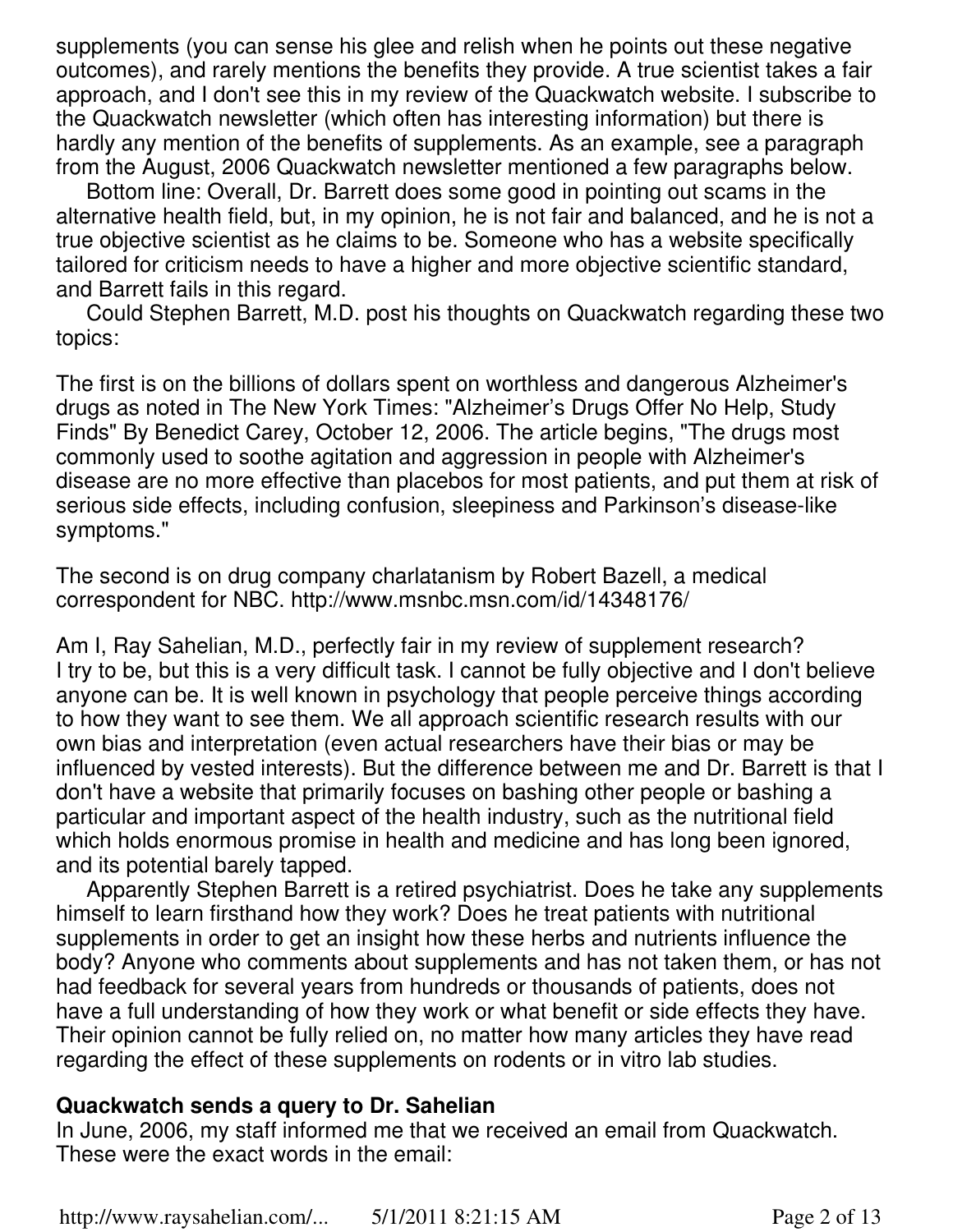"What is your relationship with Physician Formulas? Are you the owner, an owner, a consultant, an employee, or what?"

Stephen Barrett, M.D. Board Chairman, Quackwatch, Inc. NCAHF Vice President and Director of Internet Operations P.O. Box 1747, Allentown, PA 18105 Telephone: (610) 437-1795

 Dr. Sahelian says: We did not feel the need to respond to Stephen Barrett, M.D. It is quite presumptuous of him to probe in this manner, plus I felt it was a rude way of asking. There was no polite introduction such as "Dr. Sahelian, I hope you are well, would you mind if I ask you a personal question" or ending the request with something like "thanks for your time," or 'sincerely' etc. Ending the email with "or what?" is extremely impolite and shows lack of manners and sensitivity. Didn't Stephen Barrett's mother, father, or schoolteacher teach him the proper way to address a letter? If he had addressed the letter politely, I would have asked my staff to respond to him.

 I write a newsletter for Physician Formulas and formulate products and review new research on vitamins and herbs. Why is my role with www.PhysicianFormulas.com any of the business of Dr. Stephen Barrett of Quackwatch? What if someone emailed Stephen Barrett and asked him to report personal information such as an itemized list of his sources of income? Where does Quackwatch get funding, anyway? Quackwatch has been involved in a number of lawsuits and apparently Stephen Barrett had lost one or more lawsuits where the judge made him pay the opposing attorneys fees. Where does he get his funding? He is a retired psychiatrist, how can he afford getting involved in so many lawsuits and pay all the legal bills?

 I felt his approach by the above email was abrupt and not appropriate and indicates a great deal about the actual personality of the man. If Stephen Barrett does read this, I hope he realizes the rudeness of his email. I would appreciate a letter of apology.

#### **Email received in March 2006**

Q. Hi, I was told by Dr. Stephen Barrett, M.D. from Quackwatch that Passion Rx is not safe. Why would he say that?

 A. Passion Rx is a sexual enhancement product comprised of several herbs. No herb or herbal product, including garlic, is completely safe -- just as no medicine is completely safe. However, when used properly, herbs are generally safer than drugs. If someone has sexual dysfunction, they are often willing to take the risk of taking a pill in order to improve their condition even if it has some side effects. Passion Rx has much fewer side effects than pharmaceutical drugs. If Stephen Barrett, M.D. believes Passion Rx is not safe, he should present such evidence. If he believes Viagra is safer than Passion Rx, he should present such evidence. We doubt he has gone through the effort of doing a double blind, placebo-controlled study comparing the two. If he recommends people take Viagra, with the possibility, albeit uncommon, of complete vision loss or a serious heart problem, then that is his choice. You have the option to follow Dr. Barrett's advice, or perhaps consider the fact that his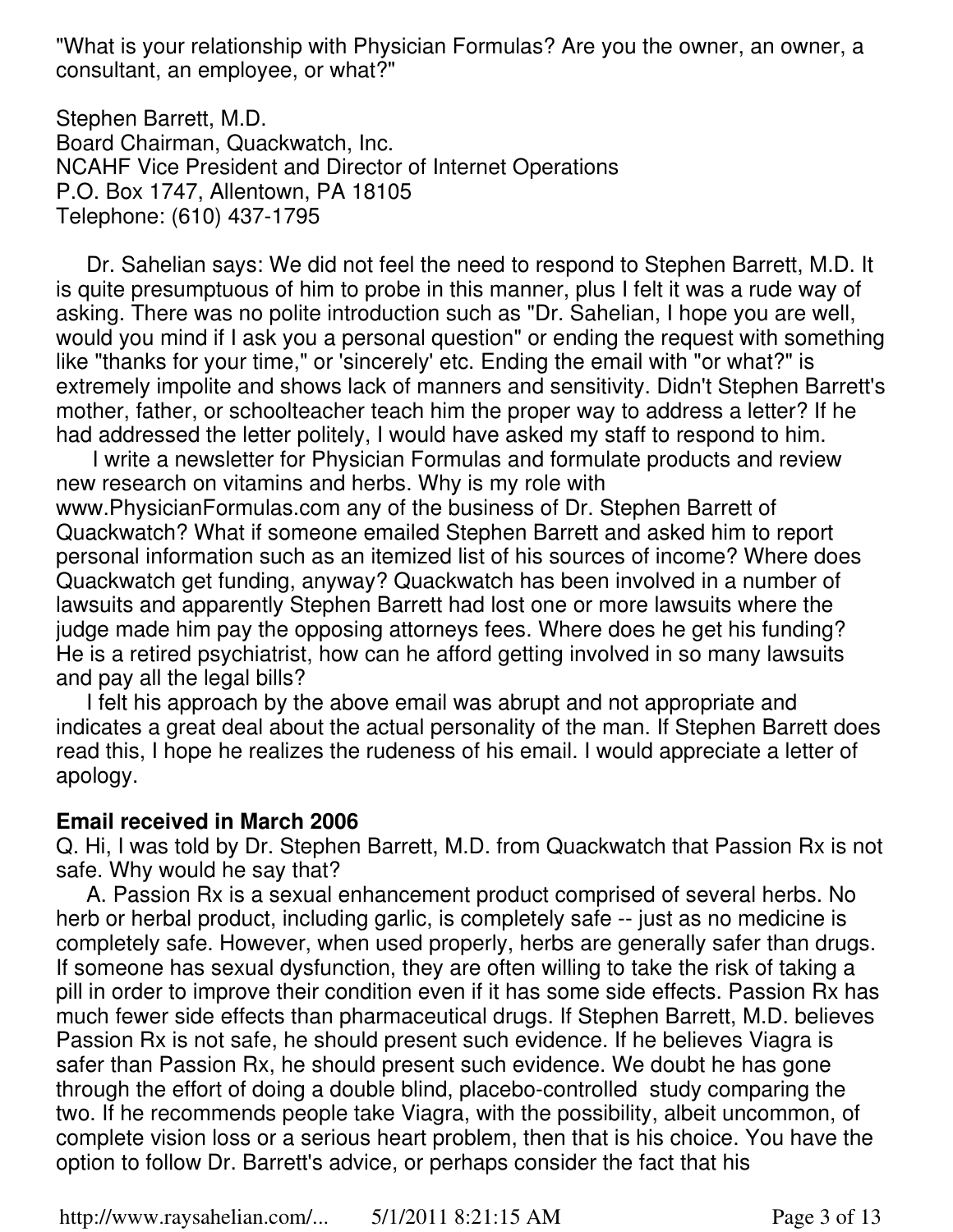understanding of herbal medicine, and clinical experience in nutritional medicine, is quite limited. Your choice.

 Stephen Barrett is probably not aware that Passion Rx, in addition to enhancing erectile function, improves genital sensation and increases libido. Viagra only works for erectile dysfunction and has no effect on genital sensation and little or no effect on libido. The advantage of Viagra is that it works quickly, within a few hours whereas Passion Rx takes a few days for maximal effect.

# **From Quackwatch Newsletter, August, 2006**

Pancreatitis associated with saw palmetto use - The Southern Medical Journal has reported a case of s 55-year-old man who developed acute hepatitis and pancreatitis in response to taking saw palmetto for benign prostatic enlargement. The patient improved after he stopped taking the herb, [Jibrin I and others. Saw palmetto-induced pancreatitis. Southern Medical Journal 99: 611-612, 2006]

Dr. Sahelian says: There was no mention of a positive study on another supplement in this Stephen Barrett newsletter, only one negative case report which may or may not be accurate. The patient could have been taking other medicines or supplements and failed to inform his doctor, or drinking a lot of alcohol, or something else could have caused the problem. Even if true, Stephen Barrett could have included in the same newsletter a report of a side effect from a drug, and there are plenty of those to choose from. Saw palmetto has been used for decades and this is the first case report of pancreatitis associated with it. Yet, Stephen Barrett believed it was important enough to mention it in his newsletter. This clearly indicates that Quackwatch looks out for negative outcomes on supplements as opposed to balancing the newsletter with a positive outcome on herbal research, or mentioning negative studies or side effects from drugs. An unbiased scientist is balanced. It is my opinion that Stephen Barrett, M.D. is significantly biased and cannot be considered a true scientist.

 A saw palmetto study with 225 men did not reveal any significant side effects from saw palmetto supplements when given for one year. See saw palmetto for details. Yet, as of August 2008, Stephen Barrett, M.D., of Quackwatch, has not yet mentioned this study in his newsletter.

## **Is Stephen Barrett, M.D. a Quack?**

According to the Quackwatch website, Stephen Barrett, M.D. says this about quackery: Dictionaries define quack as "a pretender to medical skill; a charlatan" and "one who talks pretentiously without sound knowledge of the subject discussed."

Stephen Barrett, M.D. does not have a degree in nutrition science. He has been trained in psychiatry but has not practiced psychiatry for many, many years and has, to the best of my understanding, never practiced nutritional medicine. In my opinion, Stephen Barrett, M.D., when it comes to the field of medicinal use of nutritional supplements, can be easily defined as a Quack since he pretends to "have skills or knowledge in supplements and talks pretentiously" without actually having clinical expertise or sound knowledge of herbal and nutritional medicine.

 A person can't be an expert at a topic if they have not had hands-on experience. Would you feel comfortable having heart surgery by a doctor who has read all the medical books on how to surgically replace a heart valve but has never performed an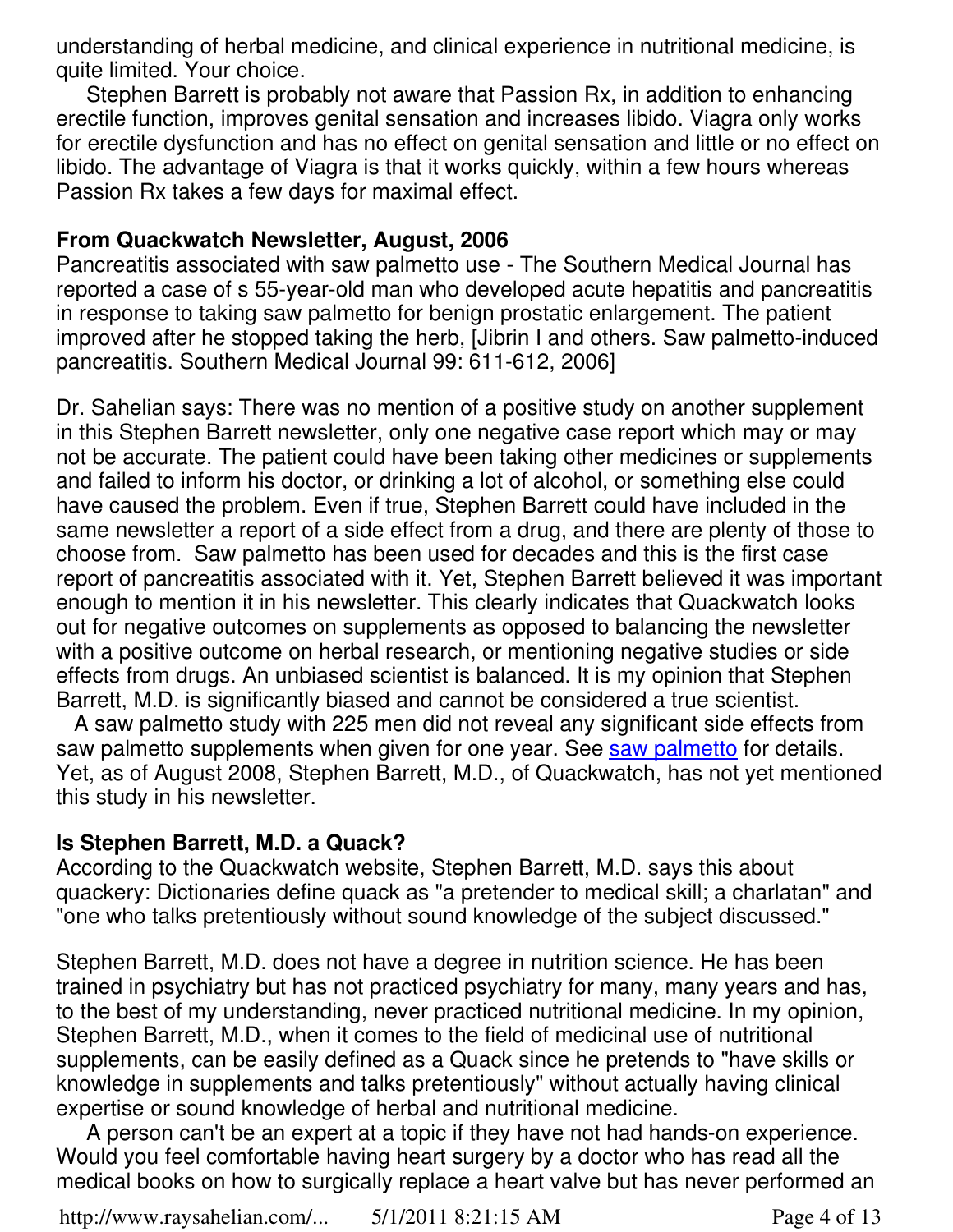actual surgical procedure in an operating room? Would you feel comfortable relying on nutritional advice from a retired psychiatrist, Stephen Barrett, M.D. of Quackwatch, even though he has not had hands-on experience using supplements with patients and does not have a degree in nutrition science?

 On a positive note, Stephen Barrett, M.D. often does a good job when it comes to researching credentials of individuals in the nutritional industry, or researching the legitimacy or marketing practices of certain supplement companies. He has uncovered or brought to light several cases of companies that have shady or fraudulent practices. I suggest he stay on this course (which is his forte) rather than giving his uneducated opinion on nutritional medicine or supplement research. I also hope he becomes more balanced in his reviews and makes the effort to also mention positive outcomes regarding supplement research, and not just negative outcomes.

Stephen Barrett, M.D. and Quackwatch lose legal battle and ordered to pay defendant's attorneys' fees

December 2007 - After a 6-year legal battle, a California judge ordered Stephen Barrett, M.D. to pay the legal fees of a defendant who, although she has posted negative statements about him, was not held accountable due to a technicality. In an effort to protect Web hosting companies from what is posted on their clients' Web sites, the US Congress put into legislation language that the courts have interpreted as protecting individuals from suits if they don't originate the alleged libels.

# **Emails**

I am a PhD currently in the military (Navy) and just wanted to let you know that I read your online editorial regarding quackwatch. I couldn't agree with you more regarding the ignorance and pretentiousness of Stephen Barrett regarding alternative medicine, and nutritional supplements in particular. I wish you the best in your practice.

 A. Thank you. Dr. Stephen Barrett appears to have an unreasonably strong dislike, almost a hatred, of natural supplements, and one wonders what motivates a person to have such feelings and to be so biased. We understand that there is a certain amount of fraud and consumer misleading in the natural healing field, but there is also such fraud in the drug industry and Stephen Barrett hardly says anything negative about the pharmaceutical industry.

I finally found someone else who feels that Stephen Barrett is a quack in his own right.

Dear Sir, I am writing regarding the hypocrisy that is being perpetrated by those who hold themselves out to be all knowing in fields with which they have no clinical experience or practice. It is more than obvious that this retired Dr. Stephen Barrett of Quackwatch has close ties to the government, the pharmaceutical industry, and otherwise the monopoly that exists in this country that chooses to deceive the American populace in the interest of furthering their own graft, greed and corruption. I commend you on your work and am a long time follower. I want to say in closing it is doctors like you that help me maintain my faith in medicine. As for the rest maybe in time they will open their eyes and minds once their pocketbooks are filled with money.

Thank you for you review of Quackwatch and Mr. Stephen Barrett. Most of the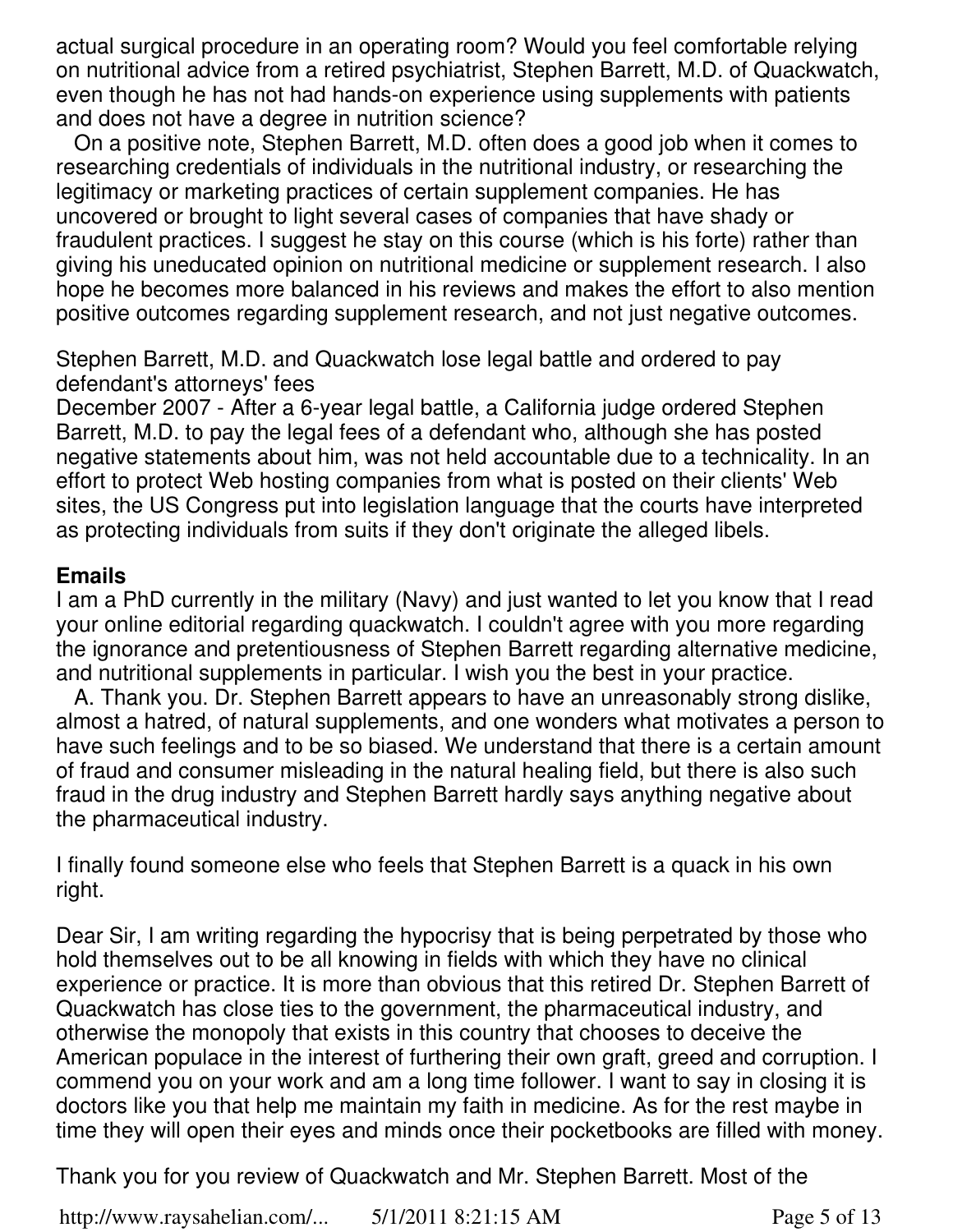questions you have posted I have wondered as well. Further, I have been unable to verify the claim that Stephen Barrett himself is a quack, but have found several articles, such as this http://www.foundationforhealthchoice.com/victory\_barett.html, that do make such a claim. I am somewhat defensive toward anyone who seems to take the position that all "alternative medicines" are scams after my wife barely survived the abuse of the AMA's "traditional medicine" and was healed with the help of natural supplements. I also find it funny that modern medicine has managed to steal the label of "traditional" for themselves and pinned "alternative" on that which, at least in some cases, dates back to biblical times.

Q. First of all I would like to commend you on your open minded approach to nutrition and alternate health care. There is a lot of good in people that choose to look at things as open mindedly as humanly possible. I am a nursing student in Virginia, and am doing some independent research on reflexology. A friend of mine gave me Dr. Stephen Barrett's web site as a source for some writing against this subject. When i "googled" QuackWatch, Google also found your site in the search. I am not writing to "land blast" you or to tear down what you said about Dr. Stephen Barrett. I have no connection with Dr. Steohen Barrett or you. In fact i had not heard of either one of you until this very day. I would instead like to point out on a comment you made in your article. You said and I quote: "But the difference between me and Dr. Stephen Barrett is that I don't have a website that primarily focuses on bashing other people or bashing a particular and important aspect of the health industry, such as the nutritional field which holds enormous promise in health and medicine and has long been ignored, and its potential barely tapped." The part of this that i wish to challenge you on is the statement about the difference between you and Dr. Stephen Barrett. I wish to say only that you do in fact have a website primarily to bash someone, Dr. Stephen Barrett. I also agree that someone needs to start some reviews and critiques on the pharmaceutical industries. Maybe, since you seem to see it so clearly, you should start a website researching the poor practices of our government and the pharmaceutical companies.

 A. Thank you for your email. There are more than 1600 pages on my website and only one of them has to do with Stephen Barrett and Quackwatch. Perhaps you did not realize this or did not have the time to look at the index on the home page. My website was not created with the intent to bash other people, but to provide nutritional research information by a medical doctor. The majority of the pages on Quackwatch have to do with criticizing someone in the health field or a particular form on natural health. Granted, I do not dispute many of the charges that Quackwatch makes regarding the lack of research to support certain forms of natural medicine. I also tend to agree with his evaluation of certain bogus healing or diagnostic methods. I have a major issue with his interpretation of supplement research. Stephen Barrett fails to balance criticisms with positive research on nutritional medicine. Subscribe to the Quackwatch newsletter and you will realize after a few issues that little or nothing is ever mentioned about the benefits of supplements or nutritional approaches to disease prevention or treatment. He likes to choose and review studies that show no benefit from supplements, and by virtue of excluding positive outcomes from his website or newsletter, one gets the impression that supplements don't really work. This, in my opinion, is a disservice to the public.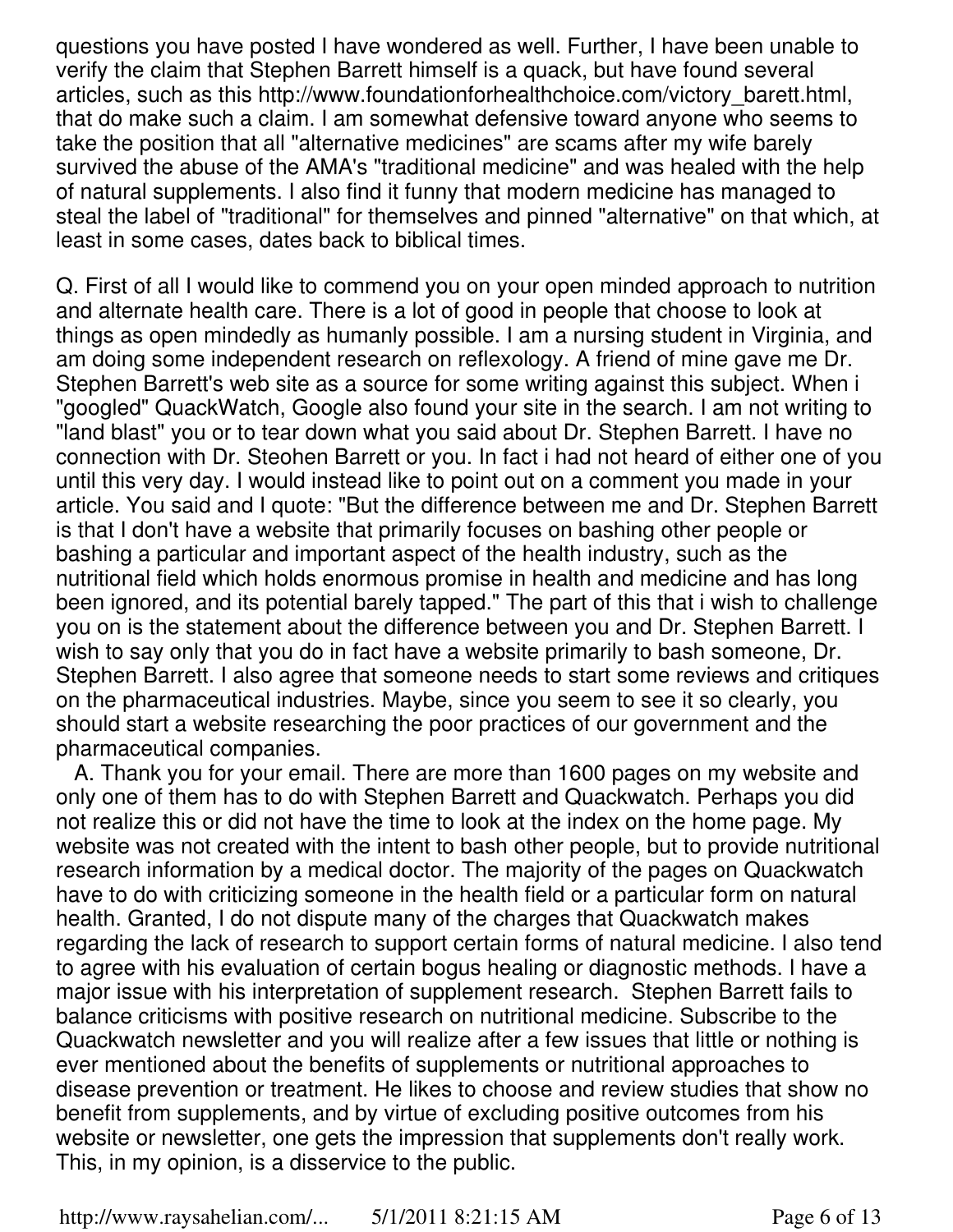My website constantly gets feedback from readers thanking me about providing honest and up to date nutritional information. This type of information from a medical doctor with a nutrition background is not readily prevalent. Most doctors in this country are not aware that safe and effective nutritional options are available to treat or prevent a number of diseases. What is sad about the Quackwatch web site is that Stephen Barrett hardly mentions the benefits of natural approaches. As such, the public should be aware that, in my opinion, this doctor's viewpoints on natural medicine are not fair, nor are they balanced. Many people stumble upon the Quackwatch website and think that what is written there is from a doctor who is knowledgeable about the field of clinical nutrition and nutritional medicine. In my opinion he does not have adequate knowledge or experience in this area and the public should be aware of this fact.

 I would like to have a review site on the pharmaceutical industry but I hardly have enough time to keep up with the advancing field of nutritional medicine. The pharmaceutical industry has created and marketed great products (vaccines, antibiotics, anesthetics for surgery, etc) that have helped countless people. But, they have also promoted products that have hurt people (Vioxx) and pushed products that are expensive and full of side effects where natural alternatives exist (statin drugs versus natural alternatives).

 I challenge anyone to provide me with strong evidence that Dr. Stephen Barrett is experienced in the clinical practice of nutritional medicine. If he does not have such experience, he should not pretend that he is an expert on this topic or that his views are superior to those he bashes.

Q. As a subscriber to Dr. Sahelian's newsletters, I was intrigued when I came across his name, vis-a-vis the Sahelian - Barrett correspondence. I was doing some trawling of the net regarding Krill ( no pun intended) when I chanced upon their interchange of disparate opinions. Newton's 3rd law of motion states that "for every force there is an equal and opposite force." Dr.Sahelian or Dr.Barrett? As Shakespeare said, "Aye, there's the rub." After reading all the correspondence, I feel that in boxing terms, it's a "technical knock-out" for Dr. Sahelian. Dr. Sahelien is a supposed guardian of medical ethics. Dr. Barrett is also a supposed guardian of medical ethics. This poses that perennially fascinating question of. "Quis custodiet ipsos custodes?" During the course of my trawl, I came across the following observation by one of the contributors to the Sahelian - Barrett debate. I think the contributor's comment is well-worth recording. "I also find it funny that modern medicine has managed to steal the label of "traditional" for themselves and pinned "alternative" on that which, at least in some cases, dates back to biblical times." I think that's a very profound statement.

 A. Quis custodiet ipsos custodes? is attributed to the Roman poet Juvenal. It is translated as "Who guards the guards?" or "Who watches the watchmen?" I think it is time someone knowledgeable in the nutritional field watched Quackwatch.

My wife has been going to a MD who subscribes to the Nutri-Spec Testing method for proper nutrition. I am unable to find good information on its validity. She has been on the system for about 8 months and her "numbers" have not changed. I am skeptical that a urine and saliva test in the office can adequately determine what one is lacking in nutrition. And of course they sell their own vitamins. Would appreciate any feedback.

http://www.raysahelian.com/... 5/1/2011 8:21:15 AM Page 7 of 13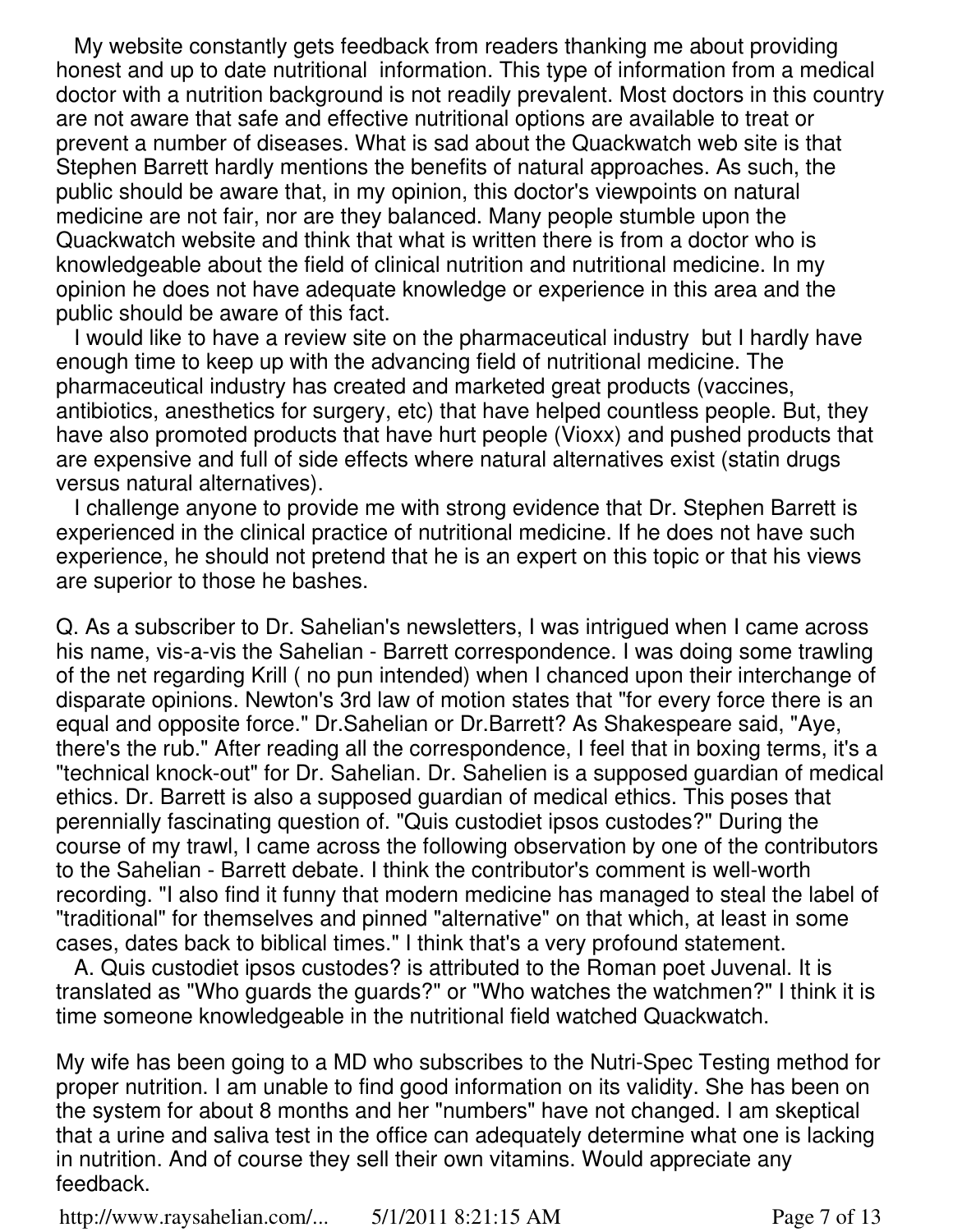I was wondering if u know anything about metabolic typing and whether or not u give credence to this type of evaluation. I'm working with a chiropractor who seems to know very much about health and nutrition and recommends the Nutri-Spec protocols. Upon reading an article by Stephen Barrett, M.D. criticizing the Nutri-Spec diet and calling it psuedoscience. I was wondering if u could clarify some things regarding the aforementioned practices, assuming you're familiar with them, i.e., metabolic typing and the follow up treatments. i read some things about Stephen Barrett and am taking them with a grain of salt. it's very hard to find out what regimen is right considering all the info that's out there. so many "so called experts" are extolling this or that treatment as the answer to one's health issues. I really don't know who to listen to and what path to go down!? is there not a data base from which i can find the correct info from real scientific experts that aren't biased to their findings, i.e., not affiliated with any one company. you know peer reviewed journals!? I would greatly appreciate your comments, because I'm sick of wasting money on quacks who say their way is the right way. thanks doc.

 On the issue of Nutri-Spec testing, I agree with the review by Stephen Barrett, M.D. on the Quackwatch website (as of Feb 2008). In my opinion, the Nutri-Spec testing is not a reliable way to determine what supplements a person needs.

I am a chiropractor and wanted to take a moment to thank you for your excellent summary of the "work" of Stephen Barrett, MD. My profession has a lot to offer, but we also need to accept the critical thinking that is required to improve our abilities to serve the public. That being said, I am also suspicious of anyone whose claim to fame is attempting to destroy others while ignoring his own profession. Your web site is just about the best I have seen in terms of comprehensive information on the nutritional issues that the public faces on a daily basis. I, too, am suspicious of Nutri-Spec testing.

Q, My friend just sent me a link to your article about Dr: Stephen Barrett and Quackwatch. I couldn't believe some of his claims! I am a massage therapist and know he is wrong not only from personal experience, but from scientific findings! I'm sorry some people will believe what he writes because of his title as a doctor.

Q. Thank you for your information about the Quackwatch website. I was dismayed when I stumbled into his site and read his quack designation for muscle testing. I was diagnosed with collagenous colitis and bacterial overgrowth. The medical doctors were able to give me this diagnosis but said it had no known cause or cure. I went to a kinesiologist and an acupuncturist - both used muscle testing. They gave me supplements (and acupuncture) and directed me to information about what I could and could not eat. I'd been hopelessly ill for four months and had lost 20 pound, was weak and directionless. As soon as I started on the supplements and remedies I started improving and in four weeks I see few signs of my illness.

 A. I actually agree with Stephen Barrett, M.D. and the information on the Quackwatch page regarding applied kinesiology. Quackwatch website describes it as "Applied kinesiolgy proponents claim that nutritional deficiencies, allergies, and other adverse reactions to foods or nutrients can be detected by having the patient chew or suck on these items or by placing them on the tongue so that the patient salivates. Some practitioners advise that the test material merely be held in the patient's hand or

http://www.raysahelian.com/... 5/1/2011 8:21:15 AM Page 8 of 13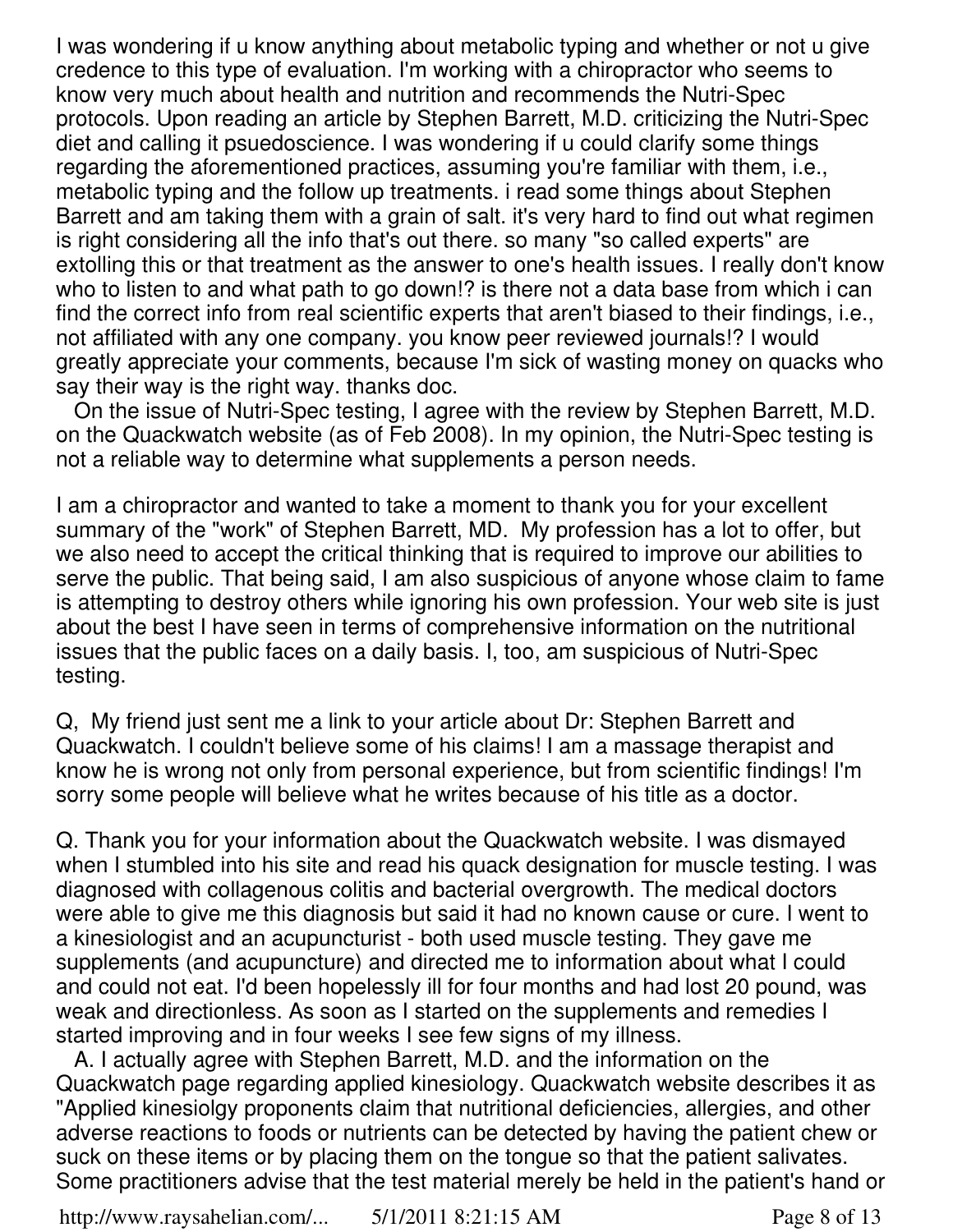placed on another part of the body." Stephen Barrett, M.D., concludes, "The concepts of applied kinesiology do not conform to scientific facts about the causes or treatment of disease. Controlled studies have found no difference between the results with test substances and with placebos. Differences from one test to another may be due to suggestibility, distraction, variations in the amount of force or leverage involved, and/or muscle fatigue."

 I agree. Although I do not doubt the supplements and acupuncture treatment helped you, I seriously doubt it had anything to do with the applied kinesiology muscle testing.

Q. I am a 30 year old police officer who was injured at work by a Taser. It threw my back out. I have since gotten sick, and have been sick for 2 years. I have dizziness, shortness of breath, weakness, fatigue, weight loss etc. I also found my sugars were unstable, and my hormones such a cortisol, testosterone, and DHEA, were completely low. My adrenals were in a severe state of fatigue and under producing. I have been seeing a chiropractor that uses a combination of muscle testing, holistic medicine with supplements, and adjustments. I was wondering if you had an opinion on muscle testing and this type of practice. I have heard a lot of positive things from people, and they say it helped them. I have seen reports saying muscle testing is not reliable. I have also seen reports showing them being very accurate. I don't believe anything from Quackwatch because they have a typical negative Mainstream view point.

 A. I do not find muscle testing to be a reliable form of diagnosis but I am a proponent of natural healing and supplements. The Quackwatch website has some reliable information and also some very biased opinions and interpretation of studies. However no one is fully objective, including me.

Q. The following article supports your argument: "There are more people who die and are injured from Tylenol use each year than there probably have been in the last decade or more of supplement use." Comment Regarding Statistics: At the underreported estimate of 100,000 people who die each year as a direct result of prescription drugs, in comparison to the total number of 10 people reported to have died as a result of a nutritional product in the 23 years from 1983-2007; the resulting comparison equals a minimum 2,300,000 deaths from drugs versus 10 deaths from vitamins over the same period.

 VITAMINS VERSUS DRUGS SAFETY AND EFFECTIVENESS by Dr. Andrew W. Saul. "More than 1.5 million Americans are injured every year by drug errors in hospitals, nursing homes and doctor's offices, a count that doesn't even estimate patients' own medication mix-ups. On average, a hospitalized patient is subject to at least one medication error per day. More than 100,000 patients annually die, just in the USA, from drugs properly prescribed and taken as directed. On the other hand, a review of poison control center reports reveals that vitamins have been connected with the deaths of a total of ten people in the United States over the last twenty-three years."

 A. Thanks for sending this. The medical profession, the media, and the FDA make a big deal anytime there are adverse events associated with supplement use, but fail to put it in perspective in regards to prescription medication dangers.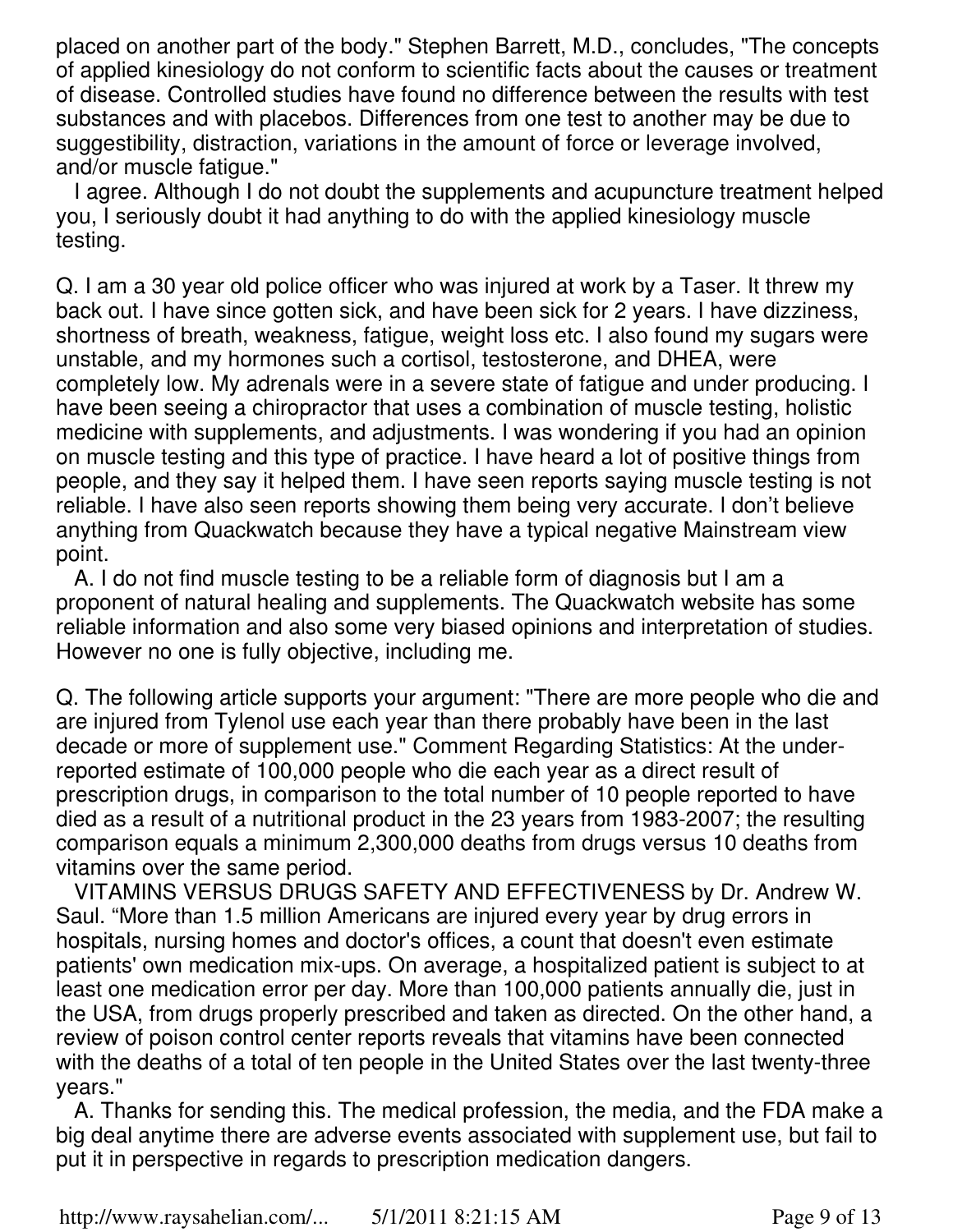I recently came across you from a web page of yours about QuackWatch and glad to see you are putting Dr. Barret in his place.

Let me say that I am very sorry that Dr. Sahelian has been attacked by the doctor from Quack Watch. As Dr. Sahelian aptly pointed out while there is a need for an individual or group to watch out for those who prey upon the gullible and take advantage or market stuff that is of little benefit or inferior quality, there are also those who are easily threatened by people with knowledge and good intentions truly who want to help people avoid the adverse effects of drugs that are often dangerous and or of little benefit. I recently read a very positive statement by a Dr. Minocha sp? who spoke very highly of Dr. Sahelian's book Mind Booster and of his work in general. Thank goodness that there are allopathic doctors who are willing to go on record in support of people like Dr. Sahelian. Thank you for your research and your continued efforts to explore the many benefits of alternative and complimentary medicine. Allopathic medicine has its value but we can't afford to ignore the myriad of natural and often far safer solutions and substances that are available to us.

I appreciate the bit you had on Dr. Stephen M. Barrett. I wasn't feeling too great and reading an article he wrote that mentioned herbs in relation to "Pro Quackery legislation" and generally saying they are not based on science, in a search for an herbalist in my area sort of dashed my hopes about the possibility of an herbal / alternative medicine for my A.D.D. and anxiety (so far 0/3 for medications to treat both or one without significant side effects). I guess I get swayed too easily in arenas I'm uninformed / inexperienced with and my A.D.D. and anxiety sure don't help me being able to stay focused, so reading in-depth about herbs at this time with school (more anxiety, less energy / time) will probably prove to be difficult but I am going to keep looking into it. It's sad that in this search: "do health insurance companies include herbalists?" His article came up near the top on google--perhaps I need to fine tune my searching skills. I was quite sure they are not really covered by insurance companies, but either way, I think they're worth looking into. I'm just not working so money is tight.

I just wanted to state that I appreciate what you've written about Stephen Barrett and his quackwatch website. I happen to know personally that he does not do his research. I am the formulator for NutriPlex Formulas and ended up on his dubious website when he erroneously and without reason to publish, stated that a certain person writes a newsletter for NutriPlex and that person is in essence a quack. Barrett never called us or performed any due diligence regarding this libel. I applaud you for standing up to him. His website, while sometimes helpful, is mostly a witch hunt and always, as you indicated, without fairness in regard to the damage done by modern medical modalities and prescription drug iatrogenic results.

The rebuttal to Quackwatch.org is well justified. I myself have used supplements (with breaks) like Omega-3 and other herbal products and seen the difference in my functioning. Although not all supplements have helped me, many did and i stick to the one's that did especially those that have scientific studies mentioned on your site. And moreover the products you have formulated don't contain high doses of herbs, vitamins like other companies sell which i have used in the past and suffered from

http://www.raysahelian.com/... 5/1/2011 8:21:15 AM Page 10 of 13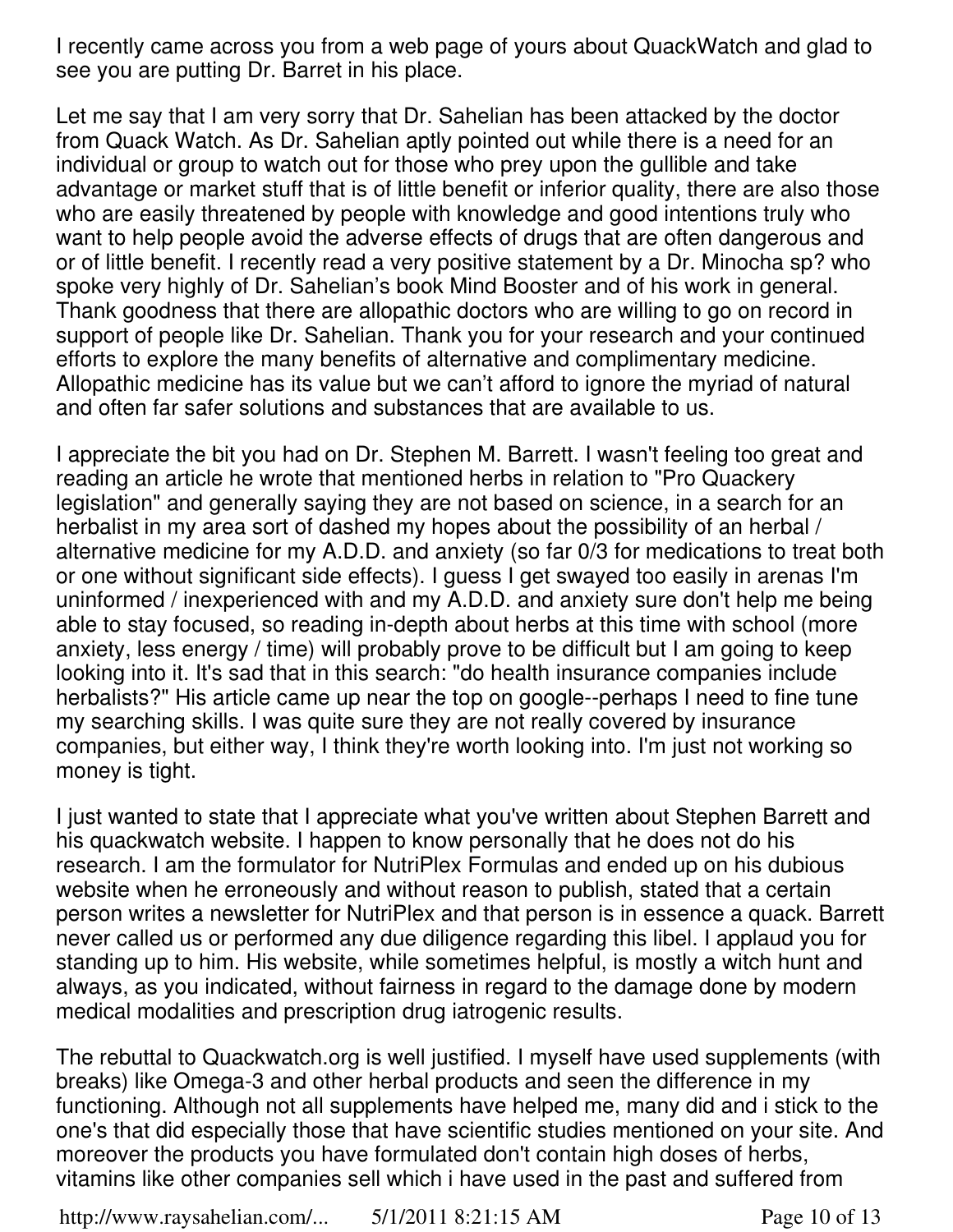insomnia, oversimulation. I have taken Antidepressants prescribed by my doctor and although they were needed by me initially they did cause a number of disturbing side effects in the long term which are hardly even known by doctors themselves and hidden by Pharma companies. I think Stephen Barret is not likely to focus his attention as much of the dark side of these drugs. Today , fortunately the Dose of my Drug has been minimized under the supervision of my doctor, and in addition taking Omega-3 and 2 other supplements which have kept me more healthy than before.

I read with great interest your web rebuttal of Dr Barrett's quackery site. I must say it was very neutral in approach, bearing in mind the whole subject being a criticism of Dr Stephen Barrett. The conclusion that he is indeed a quack in definition, I must agree, as his MD is in psychiatry, a subjective discipline at best. I also agree with the criticism of pharmaceutical companies promoting the use of dangerous drugs. They have even managed to squirm their way out of being sued for making wrongful claims. They don't need a web site to promote their billion dollar scams, they just need corrupt or misinformed governments to dupe a very naïve public. Maybe this information should be made public?

I am a PhD from Tokyo, Japan and delighted to discover that someone is making cogent critiques of Stephen Barrett's biased writings. His approach, as you correctly said, is hardly scientific. His comments on various treatments such as Chinese medicine show not a careful probing evaluation based on accurate data but rather ignorance. One example is his constant attack on Andrew Weil, an attack that seems motivated more by jealousy than any thing else. Can correct breathing done regularly be helpfull? I certainly think so. Can it cure cancer? Of course not and I do not know any sane person who makes that claim yet that is how Barrett ridicules breathing practices. Let me hasten to add that I have no medical qualifications but am a careful researcher in art history so I know what is careful research. I know but apparently Barrett does not. Thank you for your criticisms and I do hope they reach a wide audience.

I just came across your response to Quackwatch and feel a certain relief that another M.D. is confronting his "research." I have three general questions: I would like to know the efficacy of hair testing to determine heavy metal levels in the body. The validity of urine pH levels to determine acidity in the body (general question) as associated with a pH balancing product by Vaxa International (product question if possible). Is there any harm in using a pH balancing product even if there is no pre-testing. The question comes from a discussion in a little remedy store in Key Largo, FL where we are staying. When we researched online prior to buying the products and getting the hair test, Quackwatch came up "naturally" calling it all nonsense.

 Hair testing can show certain heavy metal levels but it is not common for people to have such problems and most symptoms and illnesses people have are not due to heavy metal toxicity. Unless a person has kidney disease there is no need to manipulate pH levels of the blood or urine, the kidneys do it quite well and most such products are not of benefit for the majority of users.

Thank you for what appears to be a lifetime of dedication to alternative healing practices. I also appreciate your exposing Stephen Barrett, M.D. for poor research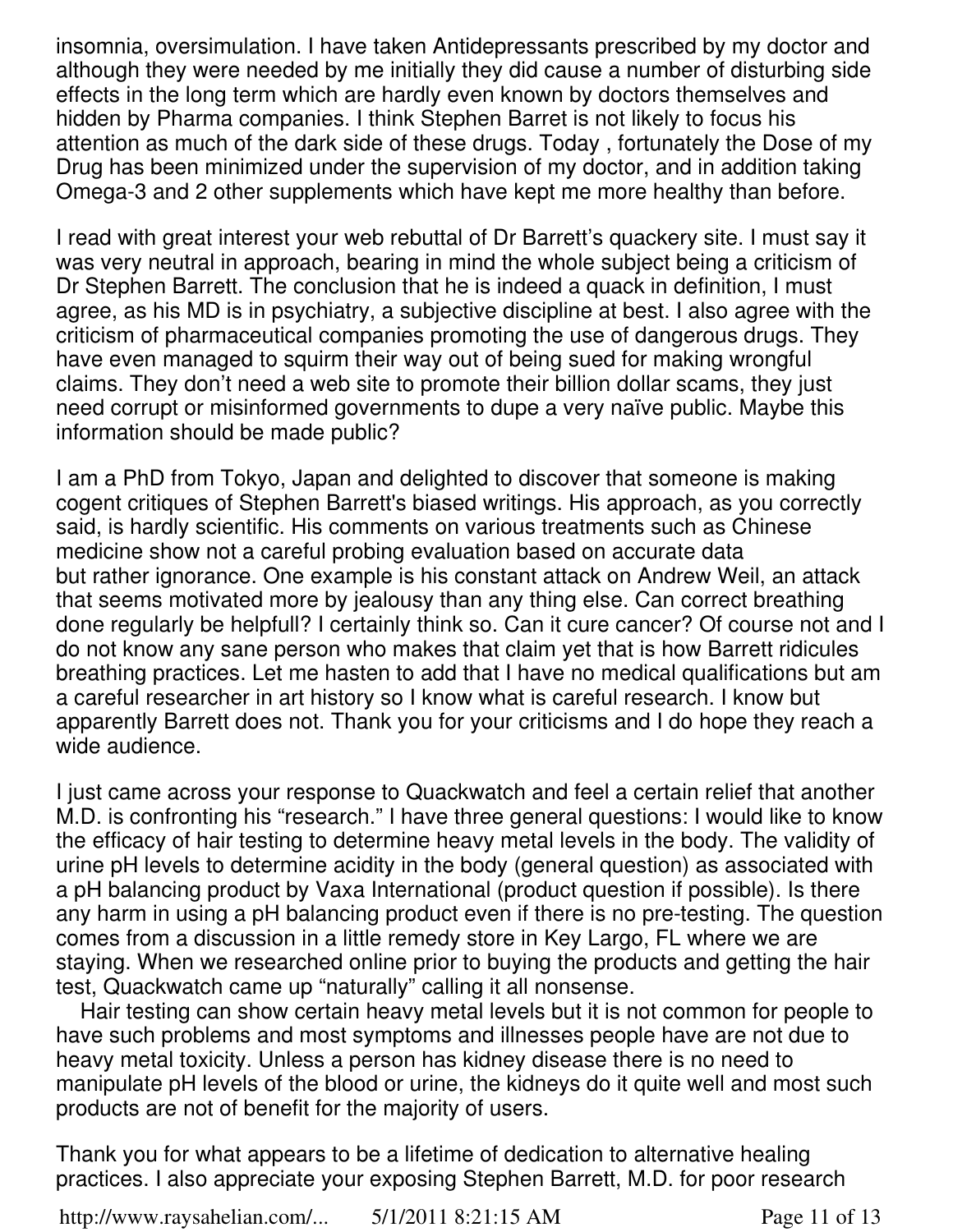and questionable often negative conclusions. As a lifelong healer and retired medical researcher, today I discovered a very well written authoritative article on Quack Watch that was exactly correct until he cited a fluffy poorly conducted study and came to a dead wrong conclusion. I immediately read over a few of his other articles and all exhibited the same succinct authority figure dead on accurately describing situations followed by one or more poorly done studies to justify his barbed incorrect opinion. I looked into his background then winced when I saw he is a retired teaching psychiatrist. Traditional medicine makes people well. We take pills or have surgery, recover and get on with our lives. Psychiatrists almost never get anyone well and rarely do they ever have a patient get off drugs. Psychiatry fixes brains by electrocuting them and pouring psychotropic chemicals into them that block our ability to feel, experience, think and control our emotions. In other words, this group serves as the street dealers for psychotropic pharmacy companies with the worst healing record in medicine. Like witch doctors of old when their efforts fail they charge more and add more drugs. If failure continues they blame the patient because they just don't have a clue what is really going on or how to make repair. If we could stop the pharmaceutical companies from public advertizing and bribing physicians to promote their products then replace FDA approval processes with non-financially motivated peer reviewed studies, I suspect most Psychiatrists would have little to prescribe to patients because most psychotropic drugs would never get approved. How could someone who teaches this nonsense be considered an authority figure in any sense of the word?

 I partially agree with some of the things you mention. There are a number of psychiatric medications that are quite useful in treating psychiatric conditions such as schizophrenia and there are a number of competent mental health professionals. I do see your point, though, that we are overmedicating patients and not using alternative dietary supplements or other methods that could be just as, or more, beneficial with fewer side effects. Questions have been raised as to whether prescription antidepressants such as Prozac, Zoloft, or Paxil are any more effective than placebo pills. And certainly we are overmedicating children who are diagnosed with mood disorders or ADHD.

We are thinking of choosing Dr. Ray Sahelian for a project regarding a chapter in a professional book on nutritional medicine. This was not a whim but a long thought decision based on his remarkable knowledge and insight in the field of nutritional medicine and also on the type of person he is, as judged by the way he deals with various issues (one that I read about is his reply to some remarks made by S. Barrett, MD some time ago - a reply that was highly professional and in line with the accepted standards of good manners).

I read your article about Quackwatch and I had the same impression that his reviews are very slanted as to what big Pharma or the FDA opinion, which for the most part is not in the best interest of patients. You mentioned you agreed with Dr. Barrett about Hulda clark's book being pitiful.

I just wanted to thank you for being outspoken about stephen barrett and the wealth of information listed on your page about this matter. It was extremely helpful and I believe his serving the AMA and Pharmaceutical companies by slandering other